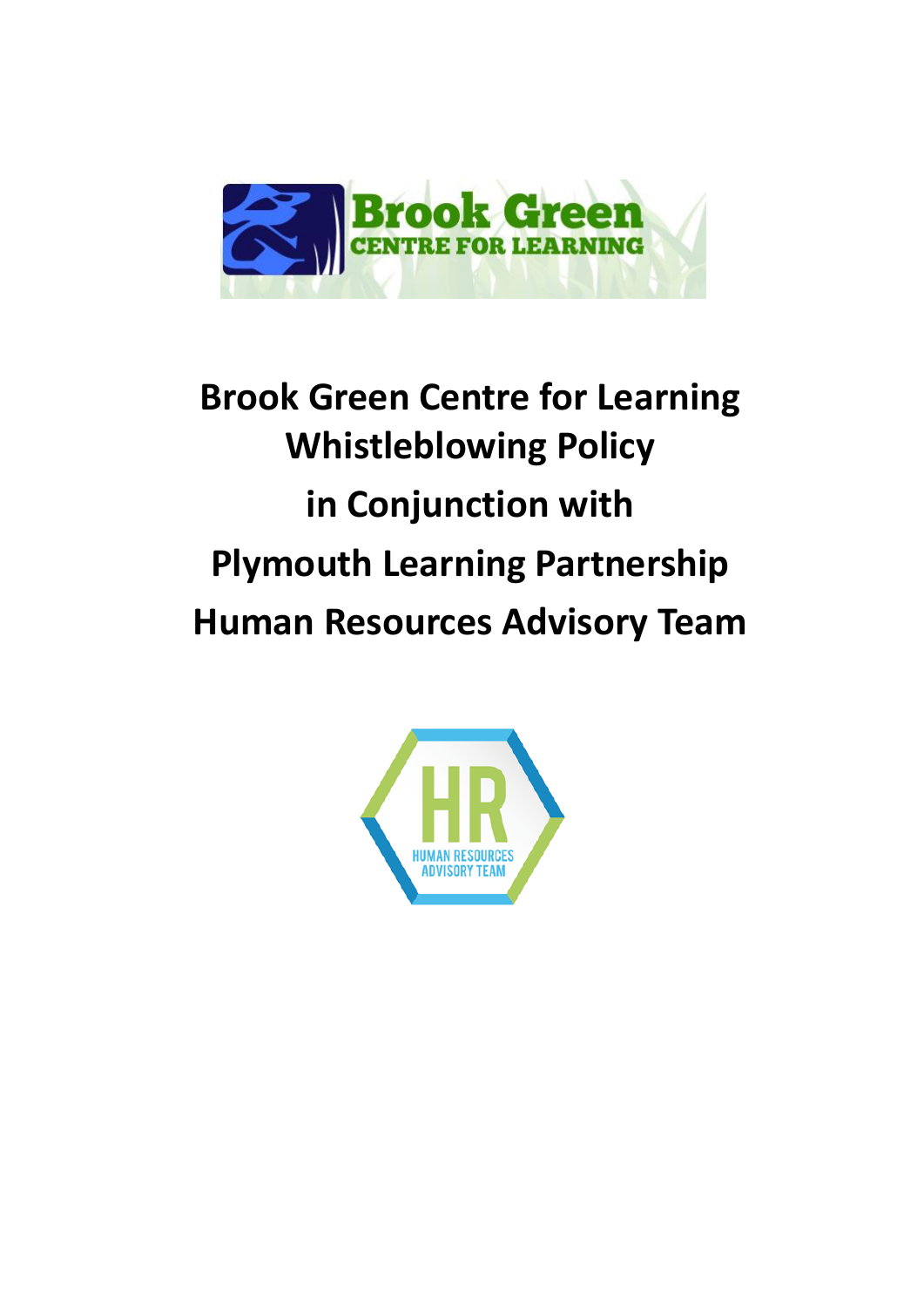#### **CHANGES**

| October 2014:  | Version 2: Policy amended to ensure compliance with legislation. |
|----------------|------------------------------------------------------------------|
| May 2015:      | Updated Section 4 Raising a concern.                             |
| February 2020: | Contact details updated                                          |

If you have any questions regarding this policy, please contact your HR Adviser.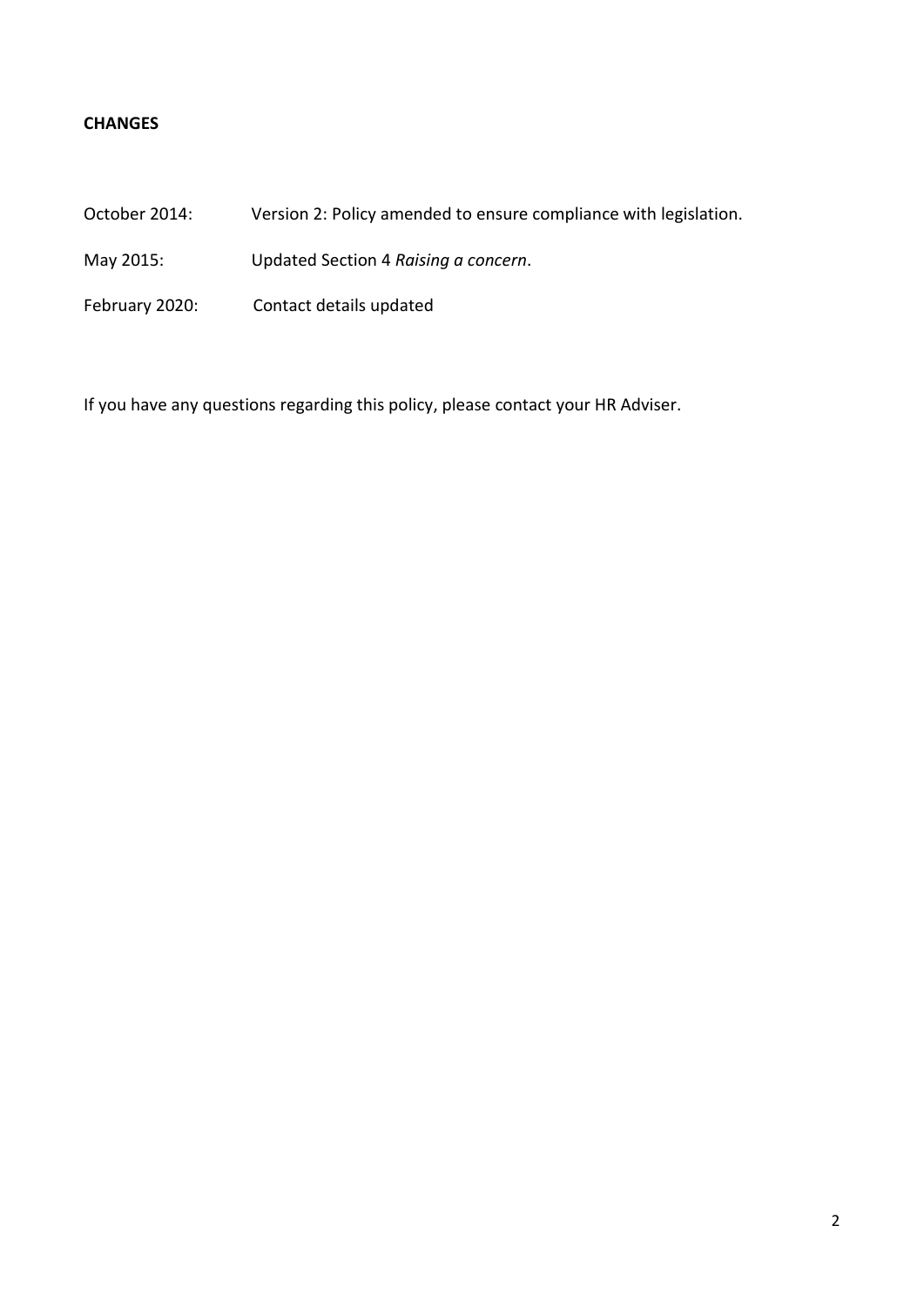#### **CONTENTS PAGE**

| 1 | <b>Policy Statement</b>                           | 4  |
|---|---------------------------------------------------|----|
| 2 | Aims and Scope of the Policy                      | 4  |
| 3 | Safeguards                                        | 5  |
| 4 | Raising a concern                                 | 6  |
| 5 | How the school will respond                       | 7  |
| 6 | Following up concerns raised                      | 8  |
| 7 | Alternative methods of taking forward a complaint | 8  |
|   |                                                   |    |
|   | Governor/Headteacher signature and review date    | 10 |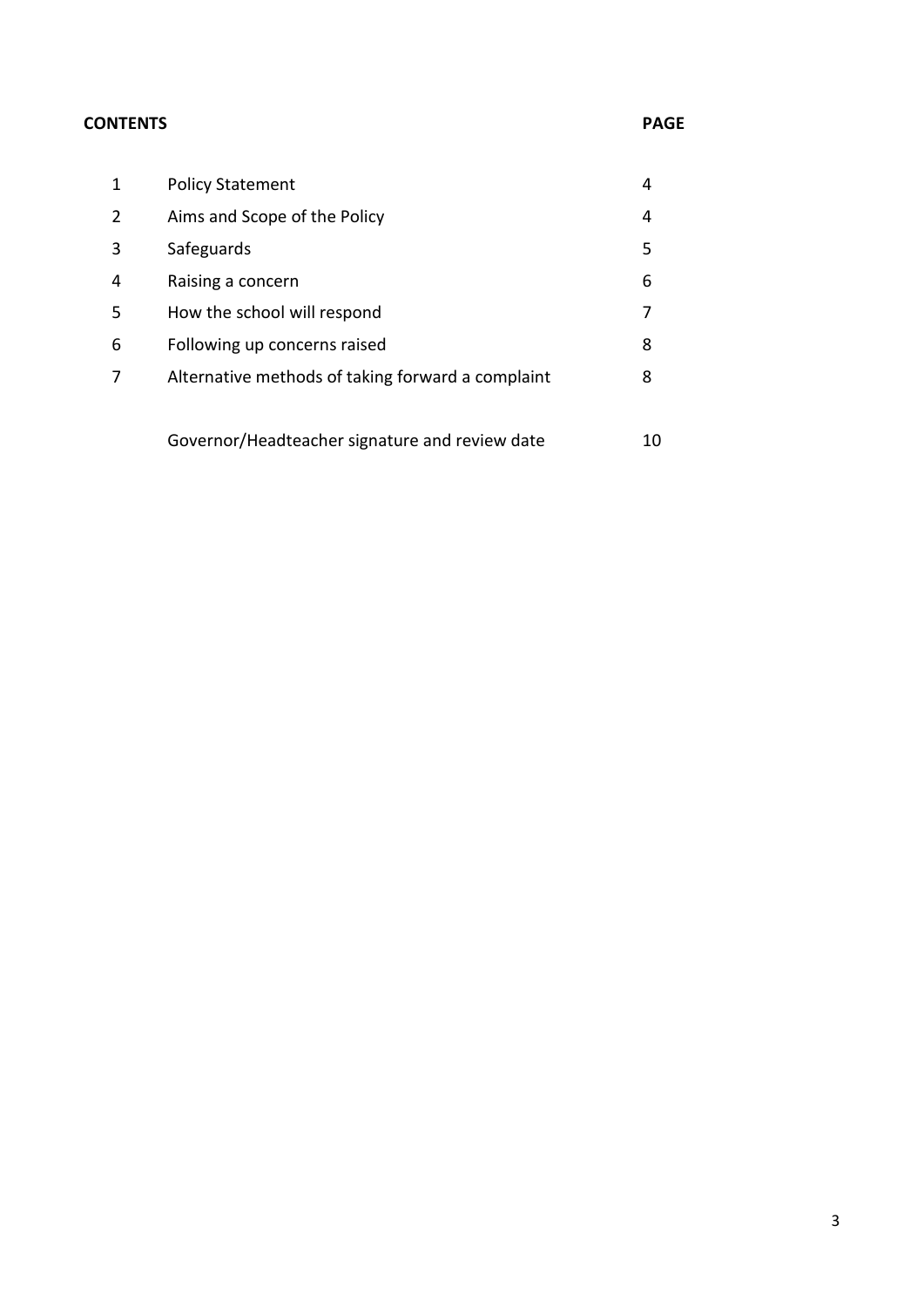### **1 Policy Statement**

This policy has been written to comply with the provisions of the Public Interest Disclosure Act 1998 and supports the school's commitment to providing a safe and supportive working environment.

Brook Green is committed to the highest possible standards of openness, and accountability. The school also expects a high standard of conduct and integrity from all its employees.

Any member of staff who has a serious concern about any aspect of the school's work or the actions of colleagues should voice their concerns through agreed procedures, without fear of harassment or victimisation.

The school aims to encourage all its employees to feel confident in raising serious concerns and provide appropriate avenues for dealing with them. It aims to ensure that all staff are protected from possible reprisals or disadvantage where they have raised a concern or disclosed information.

#### **2 Aims and Scope of the Policy**

This Policy aims to:

- encourage employees to feel confident in raising concerns and to question and act upon their concerns;
- provide avenues for employees to raise these concerns and receive feedback on any action taken;
- allow employees to take the matter further if they are dissatisfied with the school's response; and
- reassure them that they will be protected from reprisals or victimisation for whistleblowing in accordance with this procedure.

This policy applies to all employees of the school including staff working for the school on a temporary or casual basis, and trainees. It also covers agency workers, suppliers and those providing services under a contract with the school from their own premises.

There are existing procedures in place to allow staff to lodge a grievance relating to their own employment within the school's Grievance Procedures.

This policy is intended to cover reasonably serious concerns that fall outside the scope of other procedures. The Public Interest Disclosure Act 1998 (PIDA) amends the Employment Rights Act 1996 and offers protections to employees from any detriment from their employer that arises from the employee making a protected disclosure ('a qualifying disclosure')

The employee must make a qualifying disclosure. This is any disclosure of information that, in the reasonable belief of the employee making the disclosure, is made in the public interest and tends to show one or more of the following factors:

 that a criminal offence has been committed, is being committed, or is likely to be committed. Examples might be child abuse, the abuse of any other vulnerable clients, theft or fraud,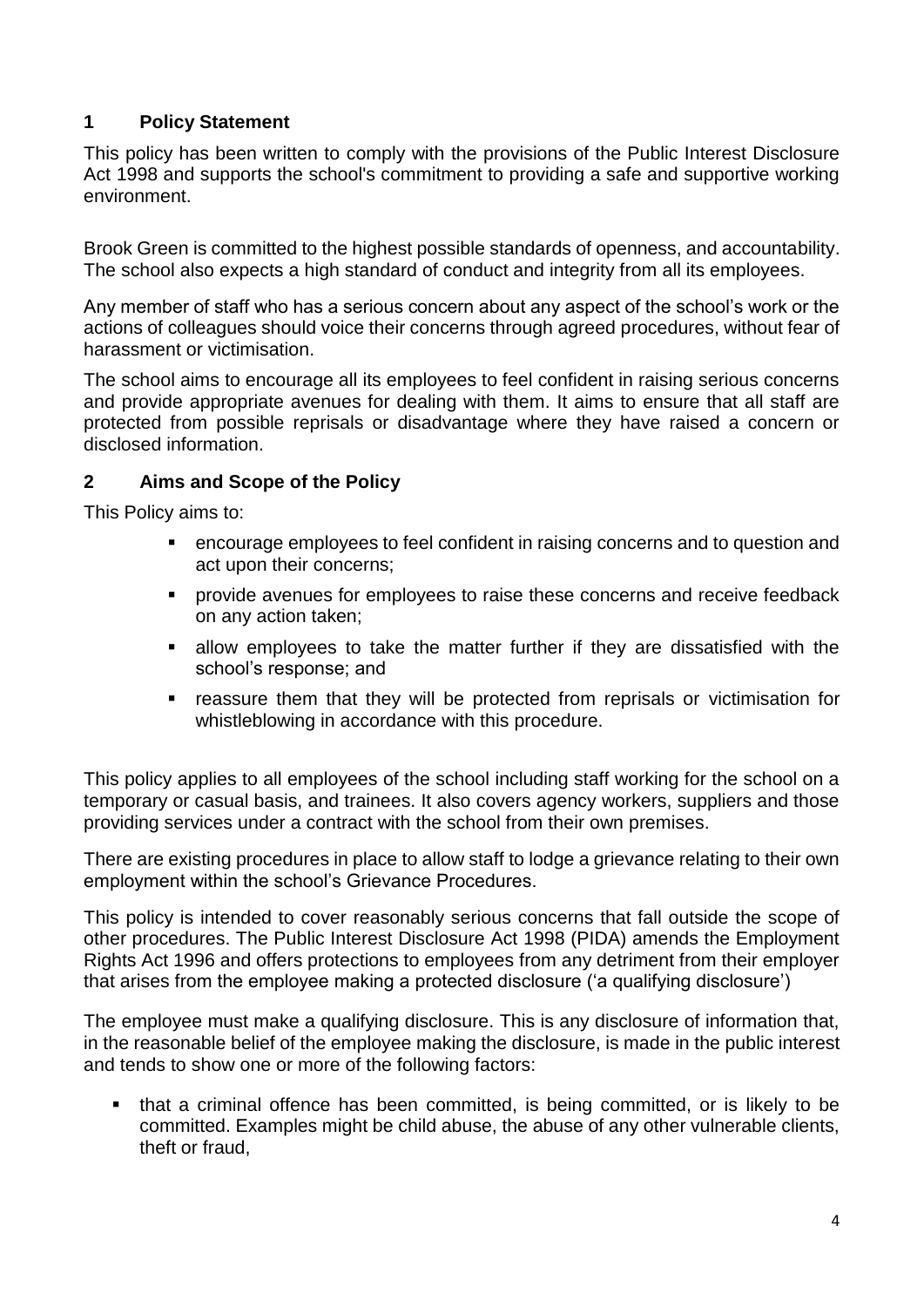- that a person has failed, is failing, or is likely to fail to comply with any legal obligation to which he is subject. Examples might be breach of contract or breach of statutory requirement,
- that a miscarriage of justice has occurred, is occurring, or is likely to occur,
- that the health and safety of an individual has been, is being, or is likely to be endangered,
- **that the environment has been, is being or likely to be damaged.**
- that information tending to show any of the above has been concealed or is likely to be deliberately concealed.

NB: This list is not exhaustive

### **3 Safeguards**

#### **Harassment or Victimisation**

The school recognises that the decision to report a concern can be a difficult one to make, not least because of the fear of reprisal from those responsible for, or suspected of malpractice. The school will not tolerate harassment or victimisation and will take action to protect staff when they raise a concern. This does not mean that if a member of staff is already the subject of disciplinary or redundancy procedures, those procedures will be halted as a result of their 'Whistleblowing'.

#### **Confidentiality**

The school will do its utmost to protect an individual's identity when they raise a concern and do not want their name to be disclosed. It must be realised and appreciated, however, that the investigation process itself may well reveal the source of the information, and, depending on the outcome, a formal statement by the individual may be required as part of the evidence.

#### **Anonymous Allegations**

This policy is designed to encourage staff to put their names to allegations. Concerns expressed anonymously are much less powerful, but they will be considered at the discretion of the school. In exercising this discretion, the factors to be taken into account would include:

- The seriousness of the issue raised;
- The credibility of the concern: and
- The likelihood of confirming the allegation from attributable sources.

We recognise that you may nonetheless want to raise a concern in confidence. If you ask us to protect your identity, we will not disclose it without informing you. If the situation arises where we are not able to resolve the concern without revealing your identity (for instance because your evidence is needed in court), we will discuss with you whether and how we can proceed.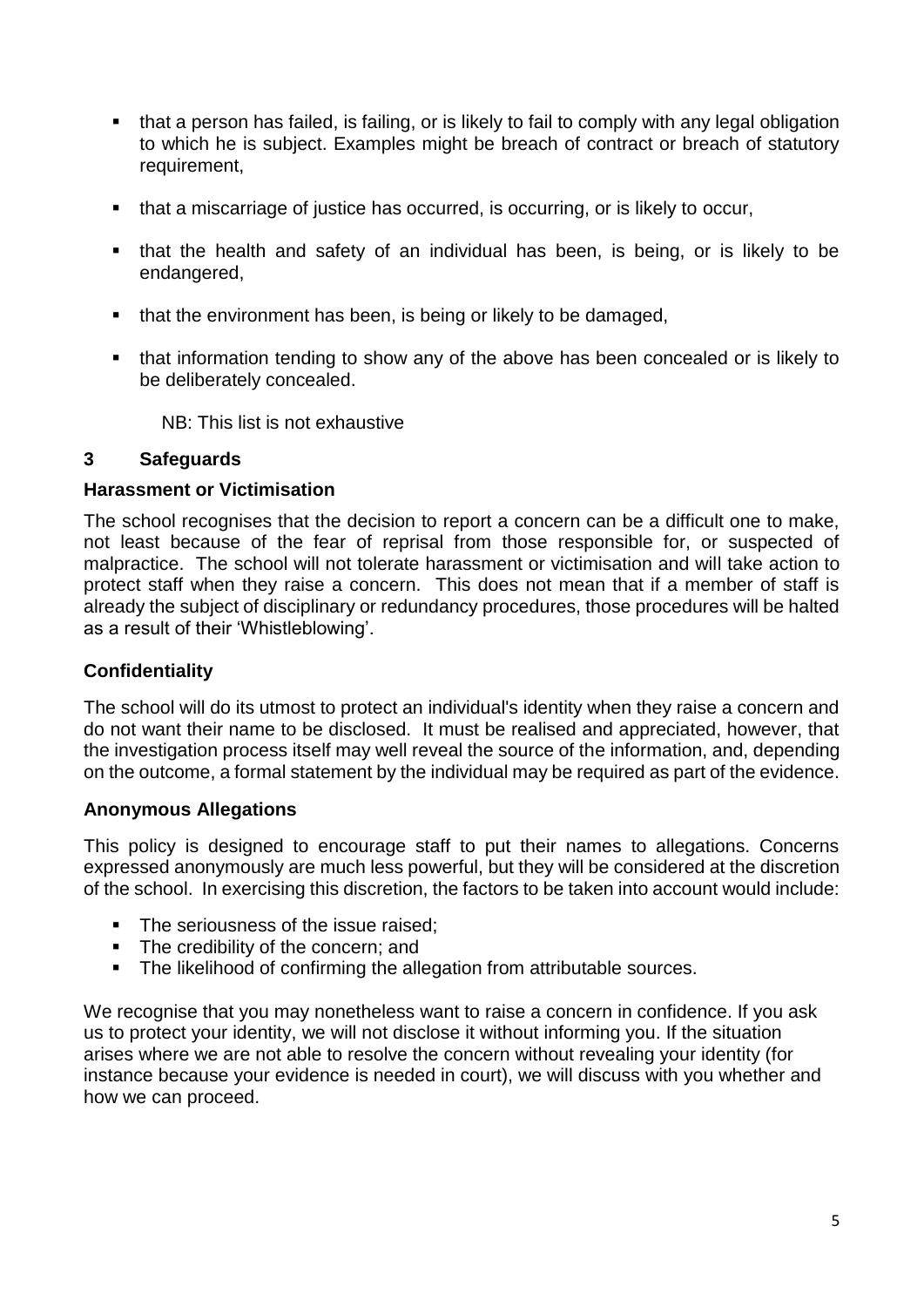### **Untrue Allegations**

If an employee makes an allegation, but it is not confirmed by the investigation, no action will be taken against them. If, however, individuals make malicious or vexatious allegations, disciplinary action may be considered and implemented.

#### **4 Raising a Concern**

Employees are encouraged to report any concerns to one of the following persons. They are listed in order of preference. However, if the employee believes that any of these persons are implicated in the concern they are raising they should feel free to report to the next most preferred person:

- 1. Headteacher
- 2. Chair of Governors'
- 3. Service Director Education, Participation and Skills
- 4. Chief Executive

Employees who are unsure about reporting or do not feel at ease raising the concern through the above route are encouraged to seek advice from one of the following:

- Chief Auditor Tel: 01752 306710
- Internal Audit Office Tel: 01752 306711
- Head or Assistant Head of Legal Services on Tel: 01752 304330
- Assistant Director for HR & Organisational Development Tel: 01752 307865

Employees may also invite their Trade Union or professional association to raise the concern on their behalf.

Concerns are better raised in writing. The background and history of the concern, giving names, dates and places where possible, should be set out and the reason why the individual is concerned about the situation. Those who do not feel able to put their concerns in writing may raise the matter verbally with the appropriate officer.

Although staff are not expected to prove the truth of their concern, they will need to demonstrate to the person contacted that there are sufficient grounds for concern.

#### **5 How the School will Respond**

Within ten working days of a concern being received, the School will contact the employee

- Acknowledging that the concern has been received;
- Indicating how it proposes to deal with the matter;
- **Telling the employee whether any initial enquiries have been made;**
- **Telling the employee whether further investigations will take place, and if not,** why not.

The action taken by the will depend on the nature of the concern.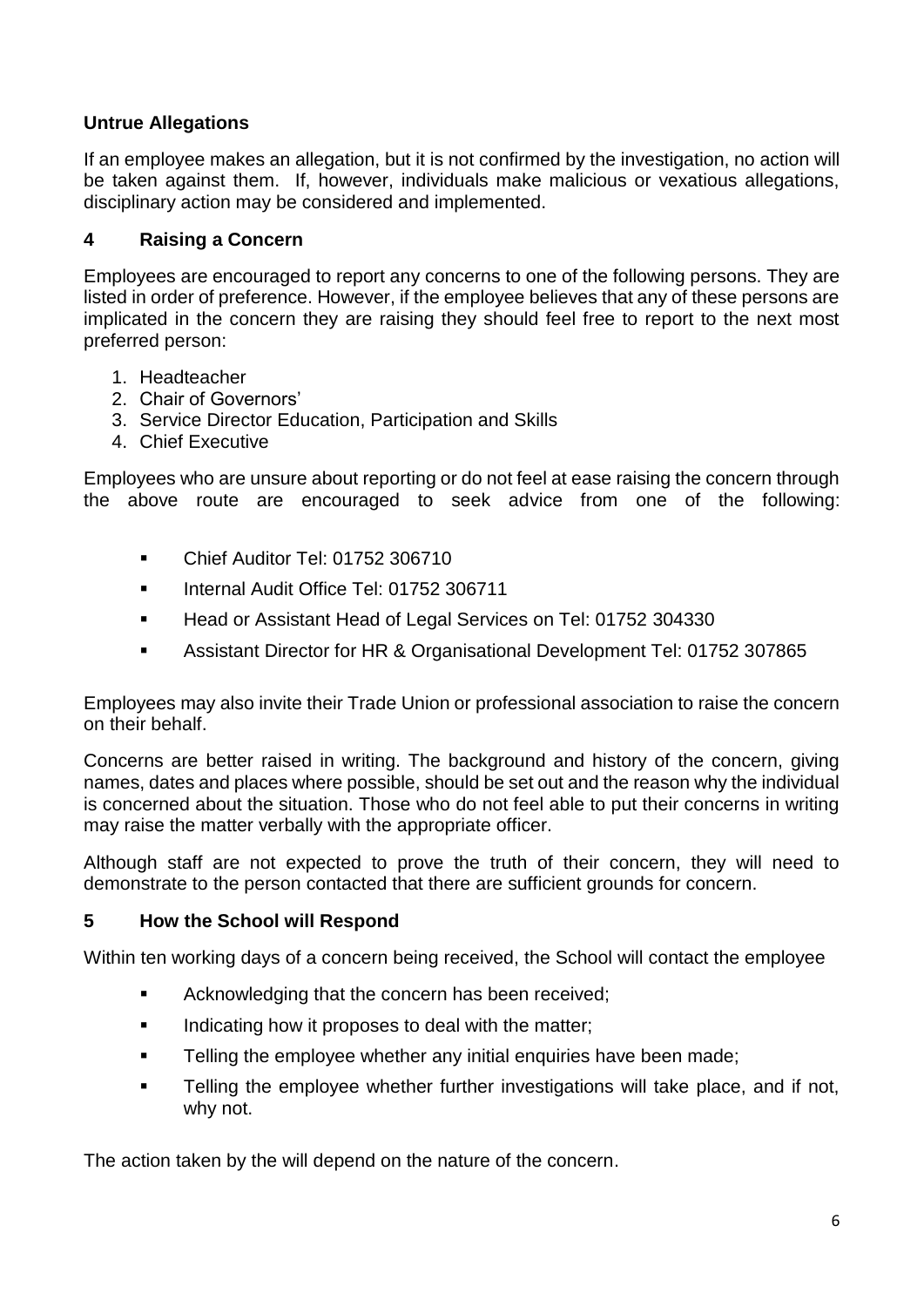The matters raised may;

- be investigated internally;
- **•** be referred to the Police;
- **•** be referred to the External Auditors;
- **form the subject of an independent inquiry by the Ombudsman.**

In order to protect individuals and the School, initial enquiries will be made to decide whether an investigation is appropriate and, if so, what form it should take. Concerns or allegations which fall within the scope of other, existing, procedures (e.g. child protection or discrimination issues) will normally be referred for consideration under those procedures.

Some concerns may be resolved without the need for investigation. Where a formal investigation is required, it is likely to take the form of an investigation by an appropriate senior member of staff or Internal Audit. In certain cases, the matters raised may be referred to the Police or the school's external auditors for investigation or an independent inquiry could be set up.

The amount of contact between the senior member of staff considering the issues raised and the complainant will depend on the nature of the matters raised, the potential difficulties involved and the clarity of the information provided.

When any meeting is arranged, staff have the right, if they so wish, to be accompanied by a Union or professional association representative or a work colleague who is not involved in the area of work to which the concern relates.

The school will take steps to minimise any difficulties which staff may experience as a result of raising a concern. For instance, if staff are required to give evidence in criminal or disciplinary proceedings, the school will advise them about the procedure.

The school accepts that staff need to be assured that the matter has been properly addressed. Thus, subject to legal constraints, members of staff will receive information about the outcomes of any investigations.

If an employee is not assured that the matter has been properly addressed, they should contact the Chief Auditor, or consider an alternative method of taking forward a complaint.

#### **6 Following up Concerns Raised**

Whatever method of raising a concern has been chosen, effective and efficient communication and support systems are fundamental to the success of the policy and in giving employees confidence that issues which they raise will be thoroughly and conscientiously investigated.

Any concerns raised with Headteachers, the Chair of Governors, or Assistant Director for Education Learning and Families must be notified to Internal Audit immediately, if the concern / allegation involves either potential fraudulent practice or activity that could result in a financial loss to the school or Authority.